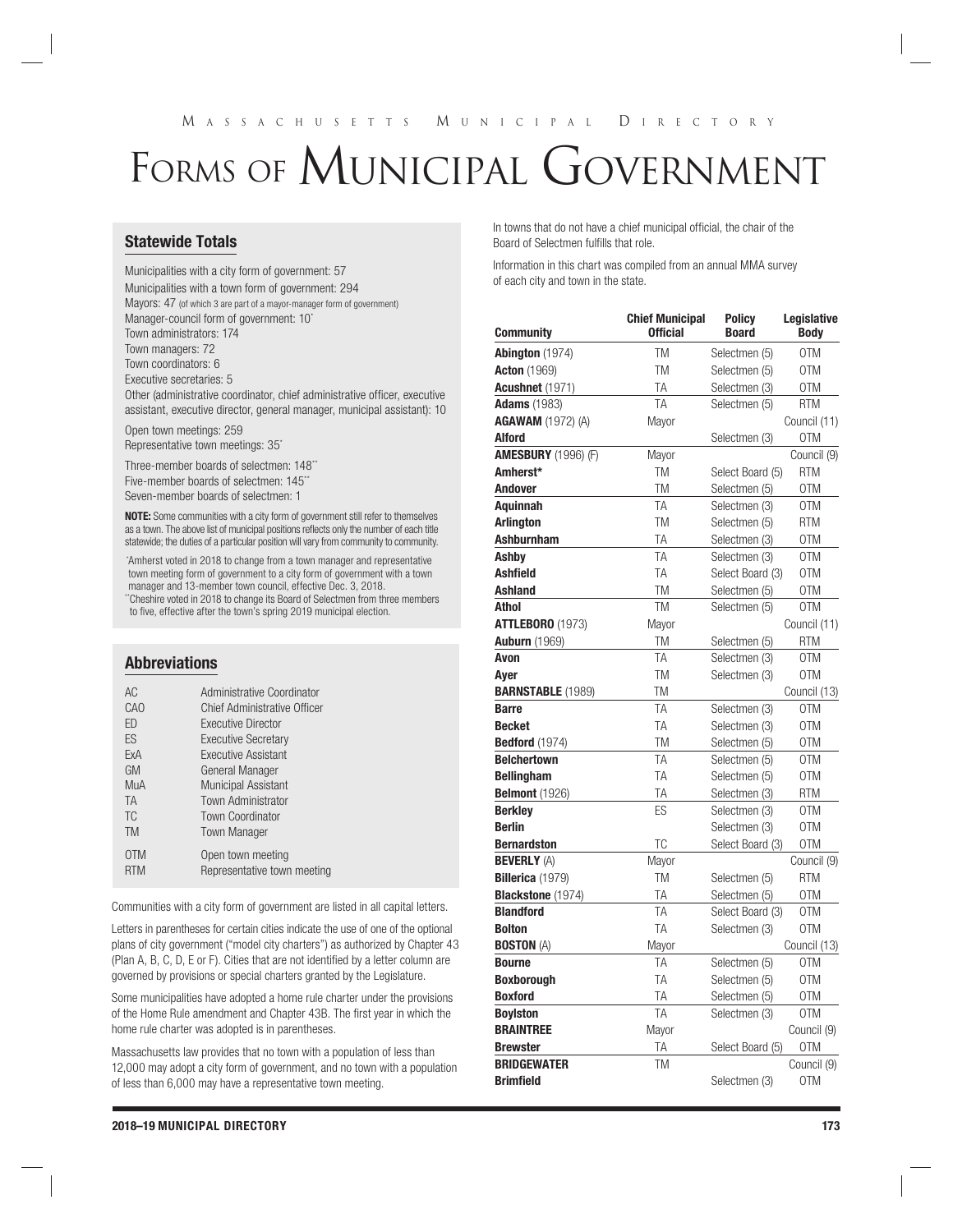### FORMS OF MUNICIPAL GOVERNMENT

|                                                     | <b>Chief Municipal</b><br><b>Official</b> | <b>Policy</b><br><b>Board</b>  | Legislative<br><b>Body</b> |
|-----------------------------------------------------|-------------------------------------------|--------------------------------|----------------------------|
| Community                                           |                                           |                                |                            |
| <b>BROCKTON</b>                                     | Mayor                                     |                                | Council (11)               |
| Brookfield                                          |                                           | Selectmen (3)                  | 0TM                        |
| <b>Brookline</b>                                    | ΤA                                        | Select Board (5)               | <b>RTM</b>                 |
| <b>Buckland</b>                                     | TA                                        | Select Board (3)               | 0TM                        |
| <b>Burlington</b>                                   | TA                                        | Selectmen (5)                  | <b>RTM</b>                 |
| <b>CAMBRIDGE</b> (1941) (E)                         | Mayor-Manager                             |                                | Council (9)                |
| <b>Canton</b>                                       | ΤA                                        | Selectmen (5)                  | 0TM                        |
| Carlisle                                            | TA                                        | Selectmen (5)                  | 0TM                        |
| Carver                                              | TA                                        | Selectmen (5)                  | 0TM                        |
| <b>Charlemont</b>                                   | TA                                        | Select Board (3)               | 0TM                        |
| <b>Charlton</b>                                     | TA                                        | Selectmen (5)                  | 0TM                        |
| Chatham                                             | TM                                        | Selectmen (5)                  | 0TM                        |
| Chelmsford (1989)                                   | TM                                        | Selectmen (5)                  | <b>RTM</b>                 |
| <b>CHELSEA</b>                                      | Manager                                   |                                | Council (11)               |
| Cheshire**                                          | ТA                                        | Selectmen (3)                  | 0TM                        |
| Chester                                             | TA                                        | Selectmen (3)                  | 0TM                        |
| <b>Chesterfield</b>                                 | TA                                        | Selectmen (3)                  | 0TM                        |
| CHICOPEE                                            | Mayor                                     |                                | Council (13)               |
| <b>Chilmark</b>                                     | ES                                        | Selectmen (3)                  | 0TM                        |
| <b>Clarksburg</b>                                   | TA                                        | Select Board (3)               | 0TM                        |
| <b>Clinton</b>                                      | ТA                                        | Selectmen (5)                  | 0TM                        |
| <b>Cohasset</b>                                     | TM                                        | Selectmen (5)                  | 0TM                        |
| Colrain                                             | ТC                                        | Select Board (3)               | <b>OTM</b>                 |
| <b>Concord</b> (1957)                               | TM                                        | Select Board (5)               | 0TM                        |
| Conway                                              | TA                                        | Select Board (3)               | 0TM                        |
| <b>Cummington</b>                                   |                                           | Selectmen (3)                  | 0TM                        |
| <b>Dalton</b>                                       | <b>TM</b>                                 | Select Board (5)               | 0TM                        |
| <b>Danvers</b>                                      | TM                                        | Selectmen (5)                  | <b>RTM</b>                 |
| <b>Dartmouth</b>                                    | TA                                        | Select Board (5)               | <b>RTM</b>                 |
| <b>Dedham</b> (1974)                                | TM                                        | Selectmen (5)                  | RTM                        |
| <b>Deerfield</b>                                    | TA                                        | Select Board (3)               | 0TM                        |
| <b>Dennis</b>                                       | TA                                        | Selectmen (5)                  | 0TM                        |
| Dighton                                             | TA                                        | Selectmen (3)                  | 0TM                        |
| <b>Douglas</b>                                      | TA                                        | Selectmen (5)                  | 0TM                        |
| <b>Dover</b>                                        | TA                                        | Selectmen (3)                  | 0TM                        |
| <b>Dracut</b> (1985)                                | TM                                        | Selectmen (5)                  | 0TM                        |
| <b>Dudley</b>                                       | TA                                        | Selectmen (5)                  | 0TM                        |
| <b>Dunstable</b>                                    | TA                                        | Select Board (3)               | 0TM                        |
| <b>Duxbury</b>                                      | TM                                        | Selectmen (3)                  | 0TM                        |
| <b>East Bridgewater</b>                             | ΤA                                        | Selectmen (3)                  | 0TM                        |
| <b>East Brookfield</b>                              |                                           | Selectmen (3)                  | <b>OTM</b>                 |
| Eastham                                             | TA                                        | Selectmen (5)                  | 0TM                        |
|                                                     | Mayor                                     |                                | Council (9)                |
| <b>EASTHAMPTON (1996)</b><br><b>EAST LONGMEADOW</b> | TM                                        |                                | Council (7)                |
|                                                     | ΤA                                        |                                | 0TM                        |
| <b>Easton</b> (1972)                                | TA                                        | Selectmen (5)                  |                            |
| Edgartown<br><b>Egremont</b>                        |                                           | Selectmen (3)<br>Selectmen (3) | 0TM<br>0TM                 |
| <b>Erving</b>                                       |                                           | Selectmen (3)                  |                            |
|                                                     | АC<br>TA                                  |                                | 0TM                        |
| Essex                                               |                                           | Selectmen (3)                  | 0TM                        |
| <b>EVERETT</b>                                      | Mayor                                     |                                | Council (11)               |
| <b>Fairhaven</b>                                    | ES                                        | Selectmen (3)                  | <b>RTM</b>                 |

| <b>Community</b>         | <b>Chief Municipal</b><br><b>Official</b> | <b>Policy</b><br><b>Board</b> | Legislative<br><b>Body</b> |
|--------------------------|-------------------------------------------|-------------------------------|----------------------------|
| <b>FALL RIVER (A)</b>    | Mayor                                     |                               | Council (9)                |
| <b>Falmouth</b>          | TM                                        | Selectmen (5)                 | <b>RTM</b>                 |
| FITCHBURG (B)            | Mayor                                     |                               | Council (11)               |
| <b>Florida</b>           | TΑ                                        | Selectmen (3)                 | 0TM                        |
| <b>Foxborough</b>        | <b>TM</b>                                 | Selectmen (5)                 | 0TM                        |
| <b>FRAMINGHAM</b>        | Mayor                                     |                               | Council (11)               |
| <b>FRANKLIN (1978)</b>   | TΑ                                        |                               | Council (9)                |
| <b>Freetown</b>          | TA                                        | Selectmen (3)                 | 0TM                        |
| <b>GARDNER (B)</b>       | Mayor                                     |                               | Council (11)               |
| Georgetown               | TA                                        | Selectmen (5)                 | 0TM                        |
| Gill                     |                                           | Selectmen (3)                 | 0TM                        |
| GLOUCESTER(1975)         | Mayor                                     |                               | Council (9)                |
| Goshen                   |                                           | Select Board (3)              | 0TM                        |
| Gosnold                  |                                           | Selectmen (3)                 | 0TM                        |
| Grafton (1987)           | TA                                        | Selectmen (5)                 | 0TM                        |
| Granby                   | TA                                        | Select Board (3)              | 0TM                        |
| Granville                | TA                                        | Select Board (3)              | 0TM                        |
| <b>Great Barrington</b>  | <b>TM</b>                                 | Select Board (5)              | 0TM                        |
| <b>GREENFIELD (2003)</b> | Mayor                                     |                               | Council (13)               |
| Groton                   | TM                                        | Select Board (5)              | 0TM                        |
| Groveland                |                                           | Selectmen (5)                 | 0TM                        |
| <b>Hadley</b>            | TA                                        | Select Board (5)              | 0TM                        |
| <b>Halifax</b>           | TA                                        | Selectmen (3)                 | 0TM                        |
| <b>Hamilton</b>          | TM                                        | Selectmen (5)                 | 0TM                        |
| Hampden                  |                                           | Selectmen (3)                 | 0TM                        |
| <b>Hancock</b>           |                                           | Selectmen (3)                 | 0TM                        |
| <b>Hanover</b>           | TM                                        | Selectmen (5)                 | 0TM                        |
| <b>Hanson</b>            | TA                                        | Selectmen (5)                 | 0TM                        |
| <b>Hardwick</b>          | TA                                        | Selectmen (3)                 | 0TM                        |
| <b>Harvard</b>           | TA                                        | Select Board (5)              | 0TM                        |
| <b>Harwich</b>           | TA                                        | Selectmen (5)                 | OTM                        |
| <b>Hatfield</b>          | TA                                        | Selectmen (3)                 | 0TM                        |
| <b>HAVERHILL (A)</b>     | Mayor                                     |                               | Council (9)                |
| <b>Hawley</b>            |                                           | Selectmen (3)                 | 0TM                        |
| <b>Heath</b>             | ТC                                        | Selectmen (3)                 | 0TM                        |
| <b>Hingham</b>           | TA                                        | Selectmen (3)                 | 0TM                        |
| <b>Hinsdale</b>          | TA                                        | Select Board (3)              | 0TM                        |
| <b>Holbrook</b>          | TA                                        | Selectmen (5)                 | RTM                        |
| Holden                   | TM                                        | Selectmen (5)                 | 0TM                        |
| <b>Holland</b>           | ΤA                                        | Select Board (3)              | 0TM                        |
| <b>Holliston</b>         | TA                                        | Selectmen (3)                 | 0TM                        |
| <b>HOLYOKE (A)</b>       | Mayor                                     |                               | Council (15)               |
| Hopedale                 | TΑ                                        | Selectmen (3)                 | 0TM                        |
| <b>Hopkinton</b>         | TM                                        | Selectmen (5)                 | 0TM                        |
| <b>Hubbardston</b>       | TA                                        | Selectmen (5)                 | 0TM                        |
| <b>Hudson</b> (1971)     | ExA                                       | Selectmen (5)                 | 0TM                        |
| Hull                     | TM                                        | Selectmen (5)                 | 0TM                        |
| <b>Huntington</b>        |                                           | Selectmen (3)                 | 0TM                        |
| <b>Ipswich</b>           | TM                                        | Select Board (5)              | 0TM                        |
| <b>Kingston</b>          | TA                                        | Selectmen (5)                 | 0TM                        |
| <b>Lakeville</b>         | TA                                        | Selectmen (3)                 | 0TM                        |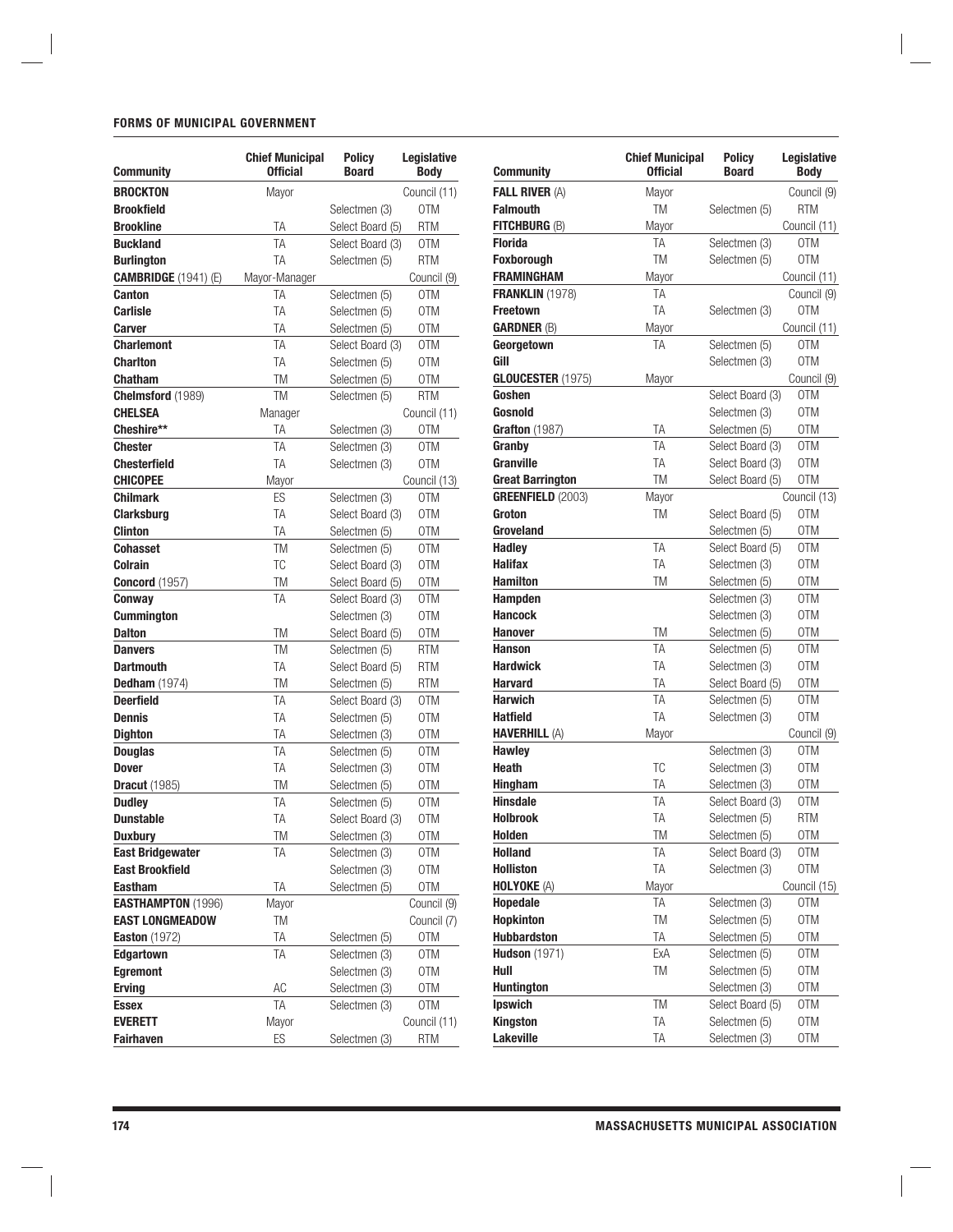| Community               | <b>Chief Municipal</b><br><b>Official</b> | Policy<br><b>Board</b> | Legislative<br><b>Body</b> |
|-------------------------|-------------------------------------------|------------------------|----------------------------|
| Lancaster               | TA                                        | Selectmen (3)          | 0TM                        |
| Lanesborough            | TA                                        | Selectmen (3)          | 0TM                        |
| <b>LAWRENCE (1983)</b>  | Mayor                                     |                        | Council (9)                |
| Lee                     | CAO                                       | Selectmen (3)          | RTM                        |
| Leicester               | TA                                        | Selectmen (5)          | 0TM                        |
| Lenox                   | CAO                                       | Selectmen (5)          | 0TM                        |
| LEOMINSTER (1969) (A)   | Mayor                                     |                        | Council (9)                |
| <b>Leverett</b>         | ТA                                        | Select Board (3)       | 0TM                        |
| Lexington               | TM                                        | Selectmen (5)          | <b>RTM</b>                 |
| Leyden                  | MuA                                       | Selectmen (3)          | 0TM                        |
| Lincoln                 | TA                                        | Selectmen (3)          | 0TM                        |
| <b>Littleton</b>        | TA                                        | Selectmen (5)          | 0TM                        |
| Longmeadow (2004)       | TM                                        | Select Board (5)       | 0TM                        |
| LOWELL (E)              | Mayor-Manager                             |                        | Council (9)                |
| Ludlow                  | TA                                        | Selectmen (5)          | <b>RTM</b>                 |
| Lunenbura               | TM                                        | Selectmen (5)          | 0TM                        |
| LYNN (A)                | Mayor                                     |                        | Council (11)               |
| Lynnfield $(1971)$      | TA                                        | Selectmen (3)          | 0TM                        |
| <b>MALDEN (A)</b>       | Mayor                                     |                        | Council (11)               |
| Manchester-by-the-Sea   | ТA                                        | Selectmen (5)          | 0TM                        |
| Mansfield (1920)        | TM                                        | Selectmen (5)          | 0TM                        |
| <b>Marblehead</b>       | TA                                        | Selectmen (5)          | 0TM                        |
| <b>Marion</b>           | TA                                        | Selectmen (3)          | 0TM                        |
| <b>MARLBOROUGH (B)</b>  | Mayor                                     |                        | Council (11)               |
| Marshfield (1976)       | ТA                                        | Selectmen (3)          | 0TM                        |
| <b>Mashpee</b>          | TM                                        | Selectmen (5)          | 0TM                        |
| <b>Mattapoisett</b>     | TA                                        | Selectmen (3)          | 0TM                        |
| <b>Maynard</b>          | TA                                        | Selectmen (5)          | 0TM                        |
| Medfield (1972)         | TA                                        | Selectmen (3)          | 0TM                        |
| <b>MEDFORD (A)</b>      | Mayor                                     |                        | Council (7)                |
| Medway                  | TA                                        | Selectmen (5)          | 0TM                        |
| <b>MELROSE (B)</b>      | Mayor                                     |                        | Aldermen (11)              |
| <b>Mendon</b>           | ТA                                        | Selectmen (3)          | 0TM                        |
| <b>Merrimac</b>         |                                           | Selectmen (3)          | 0TM                        |
| <b>METHUEN</b> (1972)   | Mayor                                     |                        | Council (9)                |
| Middleborough           | TM                                        | Selectmen (5)          | 0TM                        |
| <b>Middlefield</b>      |                                           | Select Board (3)       | 0TM                        |
| Middleton (1974)        | TA                                        | Selectmen (5)          | 0TM                        |
| Milford                 | ТA                                        | Selectmen (3)          | <b>RTM</b>                 |
| <b>Millbury</b>         | TM                                        | Selectmen (5)          | 0TM                        |
| <b>Millis (1977)</b>    | TA                                        | Selectmen (3)          | 0TM                        |
| <b>Millville</b>        | TA                                        | Selectmen (5)          | <b>OTM</b>                 |
| <b>Milton</b> (1927)    | TA                                        | Selectmen (5)          | RTM                        |
| <b>Monroe</b>           |                                           | Select Board (3)       | 0TM                        |
| <b>Monson</b>           | TA                                        | Selectmen (3)          | 0TM                        |
| <b>Montague</b>         | TA                                        | Selectmen (3)          | RTM                        |
| <b>Monterey</b>         | TA                                        | Select Board (3)       | OTM                        |
| <b>Montgomery</b>       |                                           | Selectmen (3)          | 0TM                        |
| <b>Mount Washington</b> |                                           | Select Board (3)       | 0TM                        |
| <b>Nahant</b> (1980)    | TA                                        | Selectmen (3)          | 0TM                        |
| <b>Nantucket</b>        | TM                                        | Select Board (5)       | 0TM                        |

#### Natick (1980) TA Selectmen (5) RTM **Needham** TM Selectmen (5) RTM New Ashford Selectmen (3) OTM **NEW BEDFORD** (B) Mayor Council (11) **New Braintree** Select Board (3) OTM Newbury TA Selectmen (5) OTM **NEWBURYPORT** (1919) (B) Mayor Council (11) **New Marlborough** TA Selectmen (3) OTM **New Salem TC** Select Board (3) OTM **NEWTON** (1972) (A) Mayor Aldermen (24) **Norfolk** TA Selectmen (3) OTM **NORTH ADAMS** (A) Mayor Mayor Council (9) **NORTHAMPTON** (B) Mayor Mayor Council (9) North Andover (1986) TM Selectmen (5) OTM North Attleborough TA Selectmen (5) RTM Northborough (1970) TA Selectmen (5) OTM Northbridge TM Selectmen (5) OTM North Brookfield Selectmen (3) OTM **Northfield** TA Select Board (3) OTM North Reading (1970) TA Selectmen (5) OTM Norton (1989) TM Selectmen (5) OTM Norwell (1973) TA Selectmen (5) OTM **Norwood** GM Selectmen (5) RTM **Oak Bluffs** TA Selectmen (5) OTM **Oakham** Selectmen (3) OTM **Orange** TA Selectmen (3) OTM **Orleans** (1987) TA Selectmen (5) OTM **Otis** TA Selectmen (3) OTM Oxford (1972) TM Selectmen (5) OTM PALMER (2004) TM TM Council (7) Paxton TA Selectmen (3) OTM PEABODY (D) Mayor Council (11) Pelham Selectmen (3) OTM **Pembroke** TA Selectmen (5) OTM **Pepperell** TA Selectmen (3) OTM **Peru** TA Selectmen (3) OTM **Petersham** AC Select Board (3) OTM **Phillipston** CAO Select Board (3) OTM **PITTSFIELD** (B) Mayor Council (11) Plainfield Select Board (3) OTM **Plainville** TA Selectmen (3) OTM **Plymouth** (1973) TM Selectmen (5) RTM **Plympton** TA Selectmen (3) OTM **Princeton** TA Selectmen (3) OTM Provincetown (1990) TM Select Board (5) OTM **QUINCY** (A) Mayor Mayor Council (9) RANDOLPH TM Council (9) Raynham TA Selectmen (3) OTM Reading (1986) TM Select Board (5) RTM **Rehoboth** TA Selectmen (5) OTM REVERE (B) Mayor Mayor Council (11) Chief Municipal Policy Legislative<br>Official Board Body **Community**

#### FORMS OF MUNICIPAL GOVERNMENT